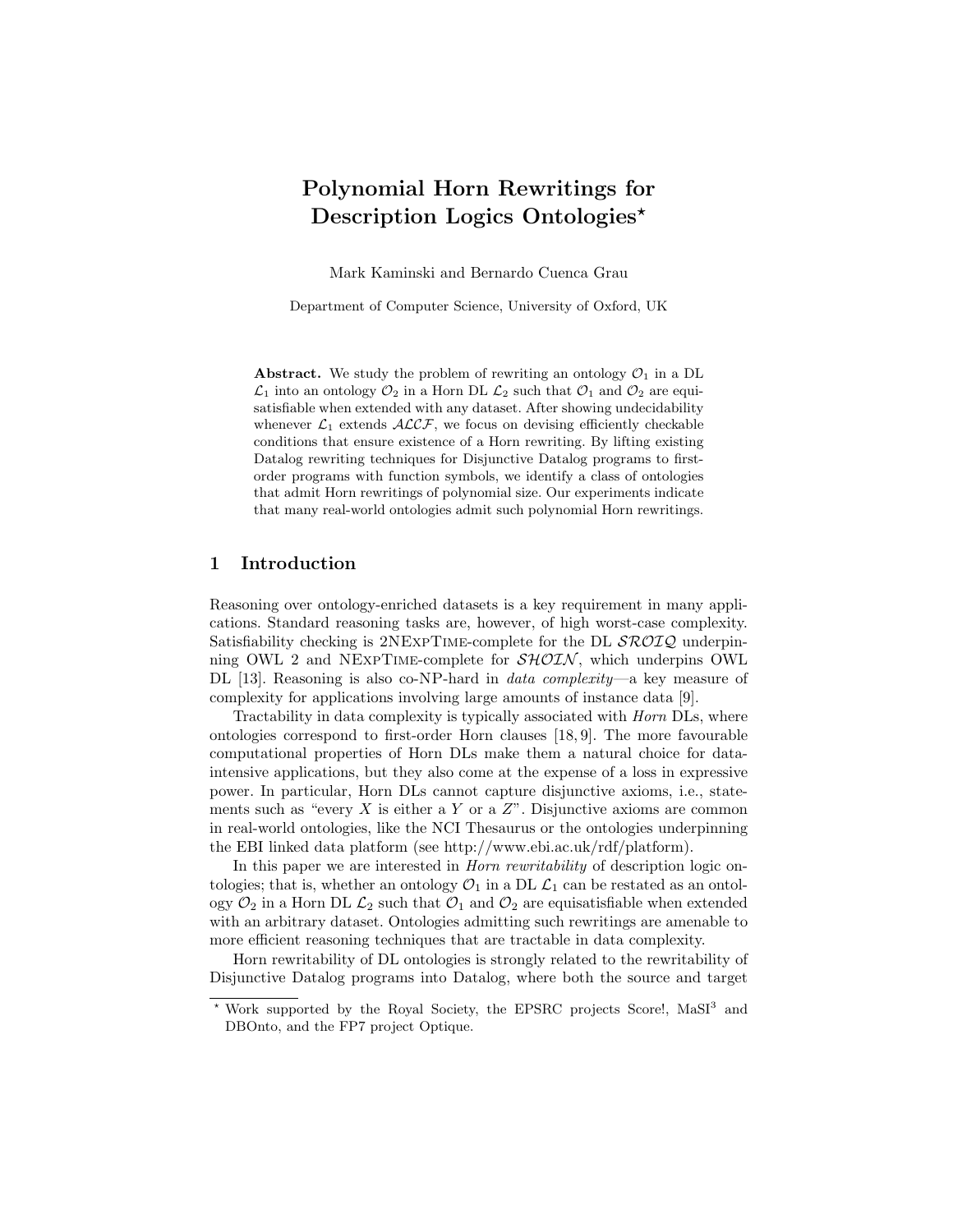languages for rewriting are function-free. Kaminski et al. [12] characterised Datalog rewritability of Disjunctive Datalog programs in terms of linearity: a restriction that requires each rule to contain at most one body atom that is IDB (i.e., whose predicate also occurs in head position in the program). It was shown that every linear Disjunctive Datalog program can be rewritten into plain Datalog (and vice versa) by means of program transposition—a polynomial transformation in which rules are "inverted" by shuffling all IDB atoms between head and body while replacing their predicates by auxiliary ones. Subsequently, Kaminski et al. [11] proposed the class of markable Disjunctive Datalog programs, where the linearity requirement is relaxed so that it applies only to a subset of "marked" atoms. Every markable program can be polynomially rewritten into Datalog by exploiting a variant of transposition where only marked atoms are affected.

Our contributions in this paper are as follows. In Section 3, we show undecidability of Horn rewritability for ontologies in  $\text{ALCF}$ . This is in consonance with the related undecidability results by Bienvenu et al. [3] and Lutz and Wolter [17]. In Section 4, we lift the markability condition and the transposition transformation in [11] for Disjunctive Datalog to first-order programs with function symbols. We then show that all markable programs admit Horn rewritings of polynomial size. This result is rather general and has potential implications in areas such as theorem proving [19] and knowledge compilation [5]. The notion of markability for first-order programs easily transfers to ontologies via the standard FOL translation of DLs [2]. This is, however, of limited practical value since Horn programs obtained via transposition may not be expressible using standard DL constructors. In Section 5, we introduce an alternative satisfiability-preserving translation from  $\text{ALCHIF}$  ontologies to first-order programs and show in Section 6 that the corresponding transposed programs can be translated back into Horn-ALCHIF ontologies. Finally, we focus on complexity and show that reasoning over markable  $\mathcal{L}$ -ontologies is  $\text{EXPTIME-complete}$  in combined complexity and PTIME-complete w.r.t. data for each DL  $\mathcal L$  between  $\mathcal{ELU}$  and  $\mathcal{ALCHIF}$ . All our results immediately extend to DLs with transitive roles (e.g.,  $\mathcal{SHT}$ ) by exploiting standard transitivity elimination techniques [2].

We have implemented markability checking and evaluated our techniques on a large ontology repository. Our results indicate that many real-world ontologies are markable and thus admit Horn rewritings of polynomial size.

All proofs are deferred to an extended version (see arXiv:1504.05150).

# 2 Preliminaries

We assume standard first-order syntax and semantics. We treat the universal truth  $\top$  and falsehood  $\bot$  symbols as well as equality ( $\approx$ ) as ordinary predicates of arity one ( $\top$  and  $\bot$ ) and two ( $\approx$ ), the meaning of which will be axiomatised. **Programs** A *(first-order) rule* is a sentence  $\forall x \forall z. [\varphi(x, z) \rightarrow \psi(x)]$  where variables x and z are disjoint,  $\varphi(x, z)$  is a conjunction of distinct atoms over  $x \cup y$ , and  $\psi(x)$  is a disjunction of distinct atoms over x. Formula  $\varphi$  is the body of r, and  $\psi$  is the head. Quantifiers are omitted for brevity, and safety is assumed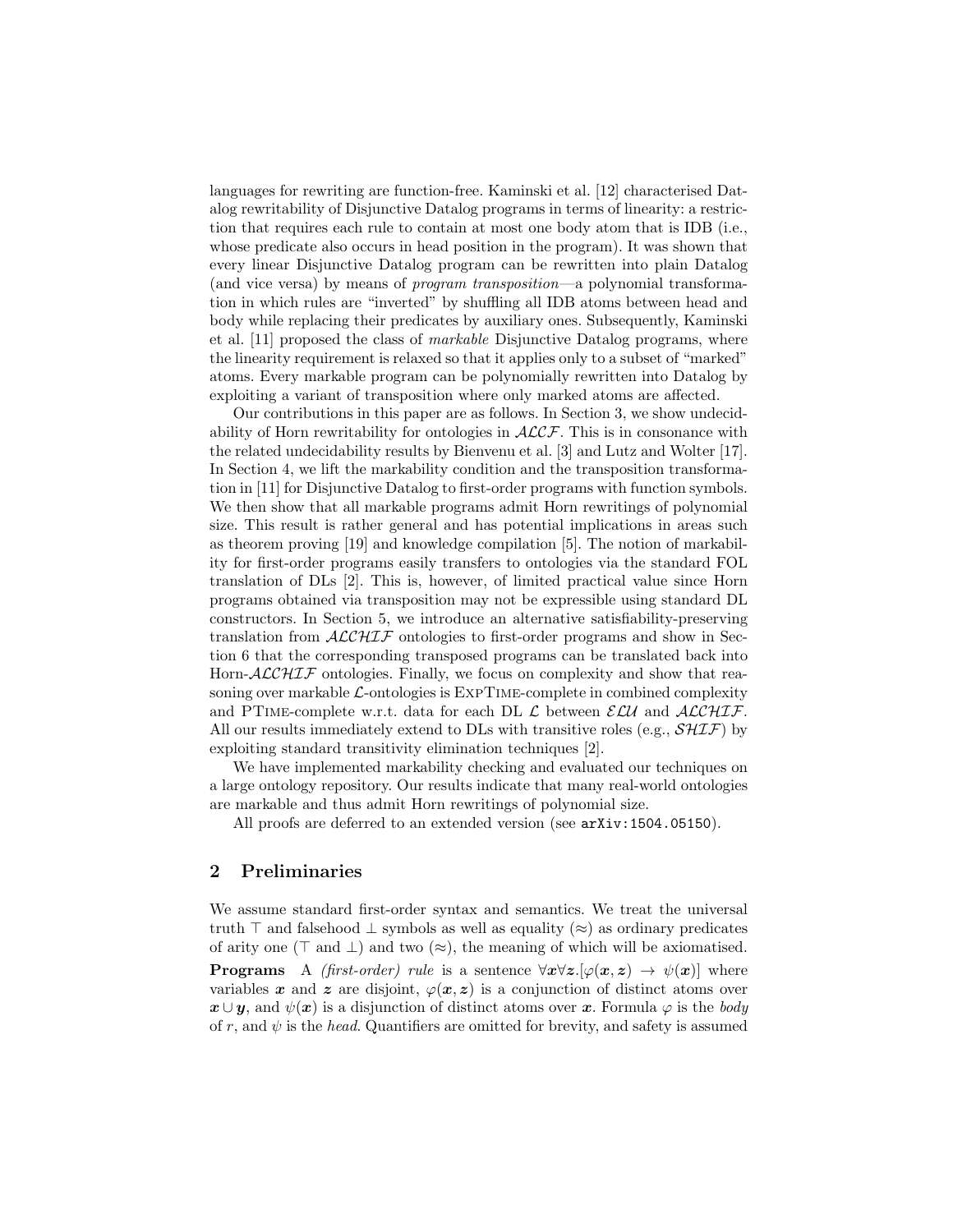|     | $T1. \quad \prod_{i=1}^n A_i \sqsubseteq \bigsqcup_{i=1}^m C_j$ | $\bigwedge_{i=1}^n A_i(x) \to \bigvee_{i=1}^m C_j(x)$                                                          |
|-----|-----------------------------------------------------------------|----------------------------------------------------------------------------------------------------------------|
| T2. | $\exists R.A \sqsubset C$                                       | $\text{at}(R, x, y) \wedge A(y) \rightarrow C(x)$                                                              |
| T3. | $A \sqsubset \exists R.B$                                       | $A(x) \rightarrow \text{at}(R, x, f(x))$ ; $A(x) \rightarrow B(f(x))$                                          |
| T4. | $A \sqsubset \forall R.C$                                       | $A(x) \wedge$ at $(R, x, y) \rightarrow C(y)$                                                                  |
| T5. | $S \sqsubset R$                                                 | $S(x, y) \rightarrow \text{at}(R, x, y)$                                                                       |
| T6. | $A \sqsubset \langle 1 \, R.B \rangle$                          | $A(z) \wedge$ at $(R, z, x_1) \wedge$ at $(R, z, x_2) \wedge B(x_1) \wedge B(x_2) \rightarrow x_1 \approx x_2$ |
|     |                                                                 |                                                                                                                |

**Table 1.** Normalised DL axioms. A, B are named or  $\top$ ; C named or  $\bot$ ; role S is named and  $R$  is a (possibly inverse) role.

(all variables in the rule occur in the body). We define the following sets of rules for a finite signature  $\Sigma: (i) \mathcal{P}_{\Sigma}^{\top}$  consists of a rule  $P(x_1, \ldots, x_n) \to \top(x_i)$  for each predicate  $P \in \Sigma$  and each  $1 \leq i \leq n$  and a rule  $\rightarrow \top(a)$  for each constant  $a \in \Sigma$ ; (ii)  $\mathcal{P}_{\Sigma}^{\perp}$  consists of the rule with  $\perp(x)$  in the body and an empty head; and (iii)  $\mathcal{P}_{\Sigma}^{\approx}$  consists of the standard axiomatisation of  $\approx$  as a congruence over  $\Sigma$ . A program is a finite set of rules  $P = P_0 \cup P_{\Sigma}^{\top} \cup P_{\Sigma}^{\perp} \cup P_{\Sigma}^{\approx}$  with  $\Sigma$  the signature of  $P_0$ , where we assume w.l.o.g. that the body of each rule in  $P_0$  does not mention  $\perp$  or  $\approx$ , and the head is non-empty and does not mention  $\perp$ . We omit  $\Sigma$  for the components of  $P$  and write  $P^{\top}, P^{\perp}$  and  $P^{\approx}$ . A rule is *Horn* if its head consists of at most one atom, and a program is Horn if so are all of its rules. Finally, a fact is a ground, function-free atom, and a *dataset* is a finite set of facts.

**Ontologies** A signature  $\Sigma$  consists of disjoint countable sets of concept names  $\Sigma_C$  and role names  $\Sigma_R$ . A role is an element of  $\Sigma_R \cup \{R^- \mid R \in \Sigma_R\}$ . The function inv is defined over roles as follows, where  $R \in \Sigma_R$ : inv $(R) = R^-$  and  $inv(R^{-}) = R$ . W.l.o.g., we consider normalised axioms as on the left-hand side of Table 1. An  $ALCHIF$  ontology  $\mathcal O$  is a finite set of axioms of type T1-T6 in Table 1. An ontology is *Horn* if it contains no axiom T1 where  $m \geq 2$ . Given  $\mathcal{O}$ , we write  $\subseteq^*$  for the minimal reflexive and transitive relation over roles in  $\mathcal O$  s.t.  $R_1 \sqsubseteq^* R_2$  and  $\text{inv}(R_1) \sqsubseteq^* \text{inv}(R_2)$  hold whenever  $R_1 \sqsubseteq R_2 \in \mathcal{O}$ .

We refer to the DL where only axioms  $T1-T3$  are available and inverse roles are disallowed as  $\mathcal{ELU}$ . The logic  $\mathcal{ALC}$  extends  $\mathcal{ELU}$  with axioms T4. We then use standard naming conventions for DLs based on the presence of inverses  $(\mathcal{I}),$ axioms T5 (H) and axioms T6 (F). An ontology is  $\mathcal{EL}$  if it is  $\mathcal{ELU}$  and Horn.

Table 1 also provides the standard translation  $\pi$  from normalised axioms into rules, where  $\text{at}(R, x, y)$  stands for  $R(x, y)$  if R is named and  $S(y, x)$  if  $R = S^{-}$ . We define  $\pi(\mathcal{O})$  as the smallest program containing  $\pi(\alpha)$  for each axiom  $\alpha$  in  $\mathcal{O}$ . Given a dataset D, we say that  $\mathcal{O} \cup \mathcal{D}$  is *satisfiable* iff so is  $\pi(\mathcal{O}) \cup \mathcal{D}$  in FOL.

#### 3 Horn Rewritability

Our focus is on satisfiability-preserving rewritings. Standard reasoning tasks in DLs are reducible to unsatisfiability checking [2], which makes our results practically relevant. We start by formulating our general notion of rewriting.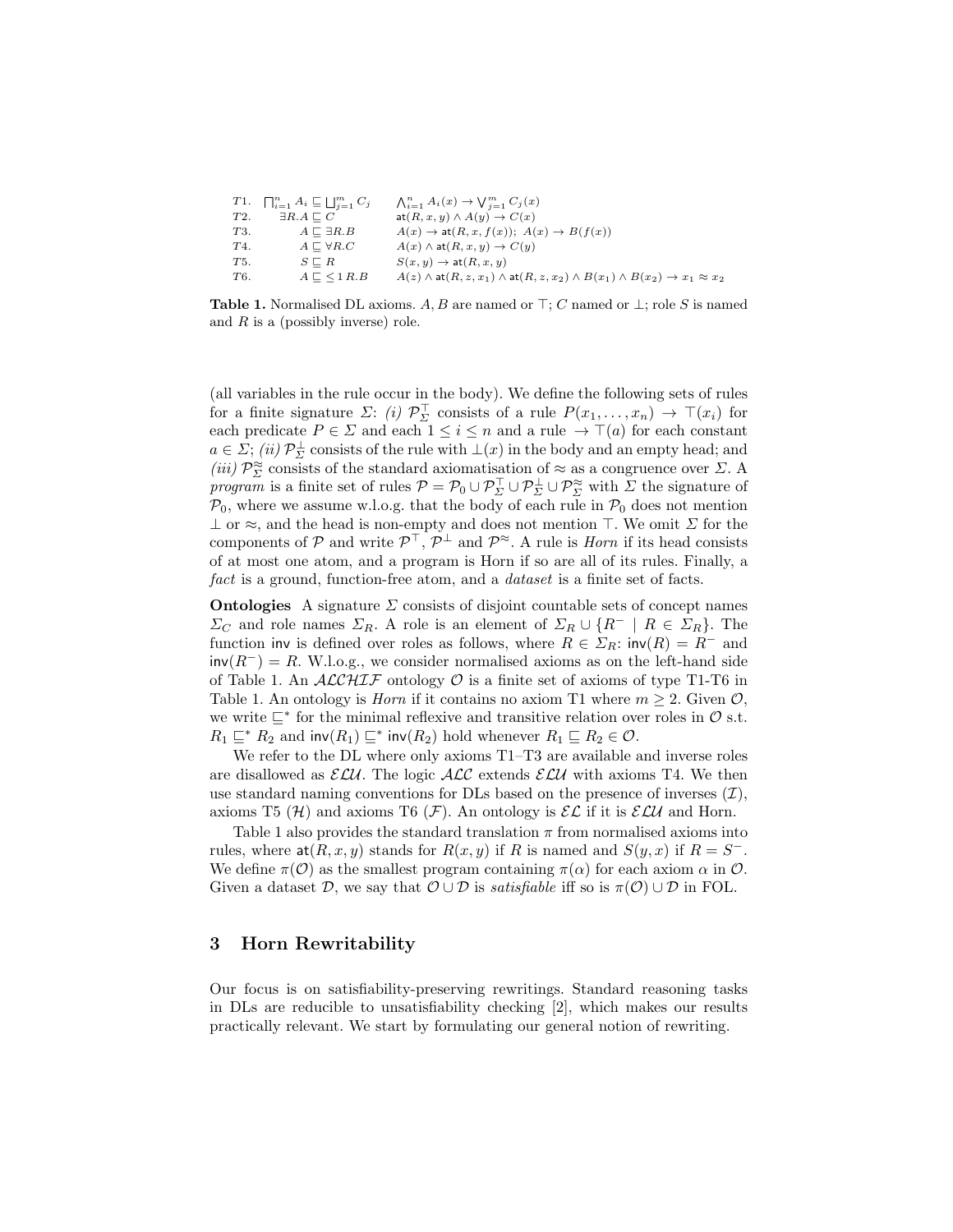**Definition 1.** Let  $\mathcal{F}, \mathcal{F}'$  be sets of rules. Then  $\mathcal{F}'$  is a rewriting of  $\mathcal{F}$  if it holds that  $\mathcal{F} \cup \mathcal{D}$  is satisfiable iff so is  $\mathcal{F}' \cup \mathcal{D}$  for each dataset  $\mathcal D$  over predicates from  $\mathcal{F}$ .

We are especially interested in computing Horn rewritings of ontologies that is, rewritings where the given ontology  $\mathcal{O}_1$  is expressed in a DL  $\mathcal{L}_1$  and the rewritten ontology  $\mathcal{O}_2$  is in a Horn DL  $\mathcal{L}_2$  (where preferably  $\mathcal{L}_2 \subseteq \mathcal{L}_1$ ). This is not possible in general: satisfiability checking is co-NP-complete in data complexity even for the basic logic  $\mathcal{ELU}$  [14], whereas data complexity is tractable even for highly expressive Horn languages such as Horn- $\mathcal{SROIQ}$  [18]. Horn rewritability for DLs can be formulated as a decision problem as follows:

**Definition 2.** The  $(\mathcal{L}_1, \mathcal{L}_2)$ -Horn rewritability problem for DLs  $\mathcal{L}_1$  and  $\mathcal{L}_2$  is to decide whether a given  $\mathcal{L}_1$ -ontology admits a rewriting expressed in Horn- $\mathcal{L}_2$ .

Our first result establishes undecidability whenever the input ontology contains at-most cardinality restrictions and thus equality. This result fits in with the related undecidability results by Bienvenu et al. [3] and Lutz and Wolter [17] for Datalog rewritability and non-uniform data complexity for  $\mathcal{ALCF}$  ontologies.

**Theorem 3.**  $(\mathcal{L}_1, \mathcal{L}_2)$ -Horn rewritability is undecidable for  $\mathcal{L}_1 = \mathcal{ALCF}$  and  $\mathcal{L}_2$ any DL between  $\mathcal{ELU}$  and  $\mathcal{ALCHIF}$ . This result holds if PTIME $\neq$ NP.

Intractability results in data complexity rely on the ability of non-Horn DLs to encode co-NP-hard problems, such as non-3-colourability [14, 9]. In practice, however, it can be expected that ontologies do not encode such problems. Thus, our focus from now onwards will be on identifying classes of ontologies that admit (polynomial size) Horn rewritings.

## 4 Program Markability and Transposition

In this section, we introduce the class of markable programs and show that every markable program can be rewritten into a Horn program by means of a polynomial transformation, which we refer to as transposition. Roughly speaking, transposition inverts the rules in a program  $P$  by moving certain atoms from head to body and vice versa while replacing their corresponding predicates with fresh ones. Markability of  $P$  ensures that we can pick a set of predicates (a marking) such that, by shuffling only atoms with a marked predicate, we obtain a Horn rewriting of P. Our results in this section generalise the results by Kaminski et al. [11] for Disjunctive Datalog to first-order programs with function symbols.

To illustrate our definitions throughout this section, we use an example program  $\mathcal{P}_{\mathsf{ex}}$  consisting of the following rules:

| $A(x) \rightarrow B(x)$     | $B(x) \to C(x) \vee D(x)$  |
|-----------------------------|----------------------------|
| $C(x) \rightarrow \perp(x)$ | $D(x) \rightarrow C(f(x))$ |

Markability. The notion of markability involves a partitioning of a program's predicates into Horn and disjunctive: the extension of Horn predicates for all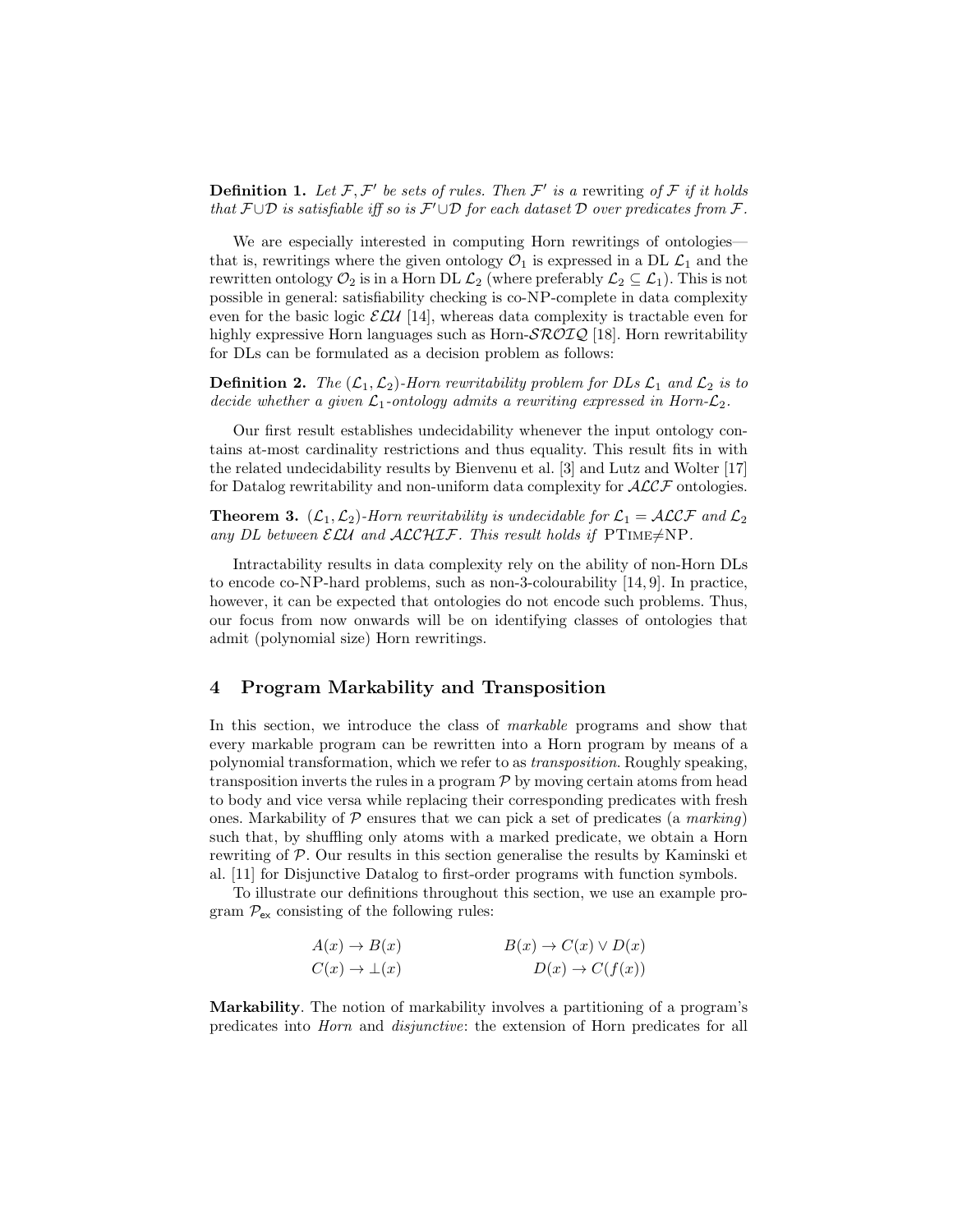datasets depends only on the Horn rules in the program while the extension of disjunctive predicates may depend on a disjunctive rule. This intuition can be formalised using the standard notion of a dependency graph in logic programming.

**Definition 4.** The dependency graph  $G_p = (V, E, \mu)$  of a program P is the smallest edge-labeled digraph such that: (i) V contains all predicates in  $\mathcal{P}$ ; (ii)  $r \in$  $\mu(P,Q)$  whenever  $r \in \mathcal{P}$ , P is in the body of r, and Q is in the head of r; and (iii)  $(P,Q) \in E$  whenever  $\mu(P,Q) \neq \emptyset$ . A predicate Q depends on  $r \in \mathcal{P}$  if  $G_{\mathcal{P}}$ has a path ending in Q and involving an r-labeled edge. Predicate Q is Horn if it depends only on Horn rules; otherwise, Q is disjunctive.

For instance, predicates C, D, and  $\perp$  are disjunctive in our example program  $\mathcal{P}_{ex}$ , whereas A and B are Horn. We can now introduce the notion of a  $marking$ —a subset of the disjunctive predicates in a program  $P$  ensuring that the transposition of  $\mathcal P$  where only marked atoms are shuffled between head and body results in a Horn program.

**Definition 5.** A marking of a program  $P$  is a set M of disjunctive predicates in  $P$  satisfying the following properties, where we say that an atom is marked if its predicate is in M: (i) each rule in  $\mathcal P$  has at most one marked body atom; (ii) each rule in P has at most one unmarked head atom; and (iii) if  $Q \in M$  and P is reachable from Q in  $G_{\mathcal{P}}$ , then  $P \in M$ . A program is markable if it has a marking.

Condition  $(i)$  in Def. 5 ensures that at most one atom is moved from body to head during transposition. Condition  $(ii)$  ensures that all but possibly one head atom are moved to the body. Finally, condition (iii) requires that all predicates depending on a marked predicate are also marked. We can observe that our example program  $\mathcal{P}_{ex}$  admits two markings:  $M_1 = \{C, \perp\}$  and  $M_2 = \{C, D, \perp\}.$ 

Markability can be efficiently checked via a 2-SAT reduction, where we assign to each predicate  $Q$  in  $P$  a variable  $X_Q$  and encode the constraints in Def. 5 as 2-clauses. For each rule  $\varphi \wedge \bigwedge_{i=1}^n P_i(s_i) \to \bigvee_{j=1}^m Q_j(t_j)$ , with  $\varphi$  the conjunction of all Horn atoms in the head, we include clauses  $(i) \neg X_{P_i} \vee \neg X_{P_j}$  for all  $1 \leq$  $i < j \leq n$ , which enforce at most one body atom to be marked; *(ii)*  $X_{Q_i} \vee X_{Q_j}$ for  $1 \leq i < j \leq m$ , which ensure that at most one head atom is unmarked; and  $(iii) \neg X_{P_i} \lor X_{Q_j}$  for  $1 \leq i \leq n$  and  $1 \leq j \leq m$ , which close markings under rule dependencies. Each model of the resulting clauses yields a marking of P.

Transposition. Before defining transposition, we illustrate the main intuitions using program  $\mathcal{P}_{ex}$  and marking  $M_1$ .

The first step to transpose  $\mathcal{P}_{ex}$  is to introduce fresh unary predicates  $\overline{C}$  and  $\overline{\perp}$ , which stand for the negation of the marked predicates C and  $\perp$ . To capture the intended meaning of these predicates, we introduce rules  $X(x) \to \overline{\perp}(x)$  for  $X \in \{A, B, C, D\}$  and a rule  $\overline{\perp}(x) \to \overline{\perp}(f(x))$  for the unique function symbol f in  $\mathcal{P}_{ex}$ . The first rules mimick the usual axiomatisation of  $\top$  and ensure that an atom  $\overline{\perp}(c)$  holds in a Herbrand model of the transposed program whenever  $X(c)$  also holds. The last rule ensures that  $\perp$  holds for all terms in the Herbrand universe of the transposed program—an additional requirement that is consistent with the intended meaning of  $\overline{\perp}$ , and critical to the completeness of transposition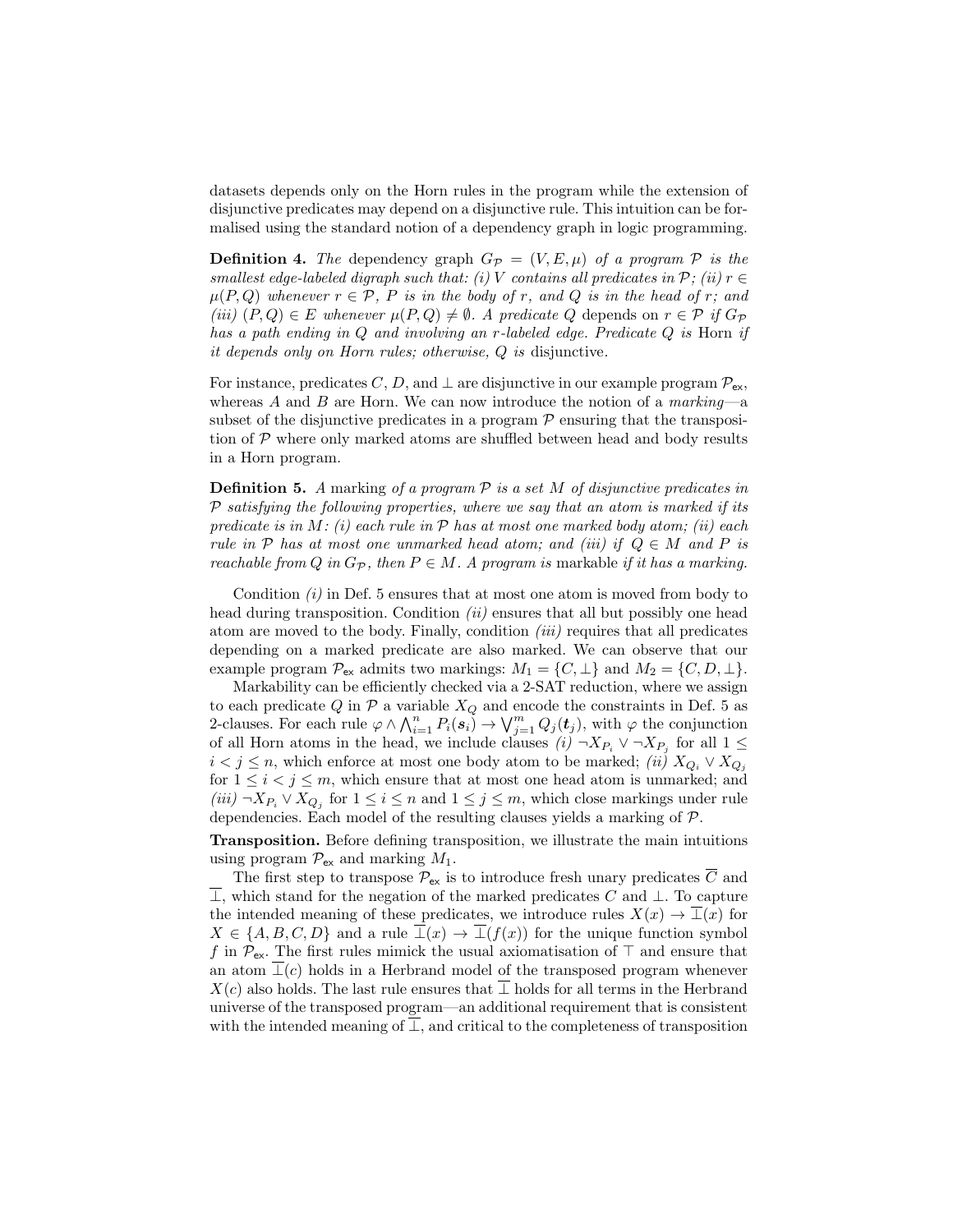in the presence of function symbols. Finally, a rule  $\overline{\perp}(z) \wedge C(x) \wedge \overline{C}(x) \rightarrow \perp(z)$ ensures that the fresh predicate C behaves like the negation of C.

The key step of transposition is to invert the rules involving the marked predicates by shuffling marked atoms between head and body while replacing their predicate with the corresponding fresh one. In this way, rule  $B(x) \to C(x) \vee$  $D(x)$  yields  $B(x) \wedge \overline{C}(x) \rightarrow D(x)$ , and  $C(x) \rightarrow \bot(x)$  yields  $\overline{\bot}(x) \rightarrow \overline{C}(x)$ . Additionally, rule  $D(x) \to C(f(x))$  is transposed as  $\overline{\perp}(z) \wedge D(x) \wedge \overline{C}(f(x)) \to$  $\perp(z)$  to ensure safety. Finally, transposition does not affect rules containing only Horn predicates, e.g., rule  $A(x) \to B(x)$  is included unchanged.

**Definition 6.** Let  $M$  be a marking of a program  $P$ . For each disjunctive predicate P in P, let  $\overline{P}$  be a fresh predicate of the same arity. The M-transposition of P is the smallest program  $\Xi_M(\mathcal{P})$  containing every rule in P involving only Horn predicates and all rules given next, where  $\varphi$  is the conjunction of all Horn atoms in a rule,  $\varphi_{\top}$  is the least conjunction of  $\bot$ -atoms making a rule safe:

- 1.  $\varphi \top \wedge \varphi \wedge \bigwedge_{j=1}^{m} Q_j(t_j) \wedge \bigwedge_{i=1}^{n} \overline{P}_i(s_i) \rightarrow \overline{Q}(t)$  for each rule in  $P$  of the form  $\varphi \wedge$  $Q(\boldsymbol{t}) \wedge \bigwedge_{j=1}^{m^*} Q_j(\boldsymbol{t}_j) \rightarrow \bigvee_{i=1}^{n} P_i(\boldsymbol{s}_i)$  where  $Q(\boldsymbol{t})$  is the only marked body atom;
- 2.  $\overline{\bot}(x) \wedge \varphi \wedge \overline{\bigwedge_{j=1}^{m} Q_j(t_j)} \wedge \overline{\bigwedge_{i=1}^{n} P_i(s_i)} \rightarrow \bot(x)$ , where x a fresh variable, for each rule in  $\mathcal P$  of the form  $\varphi \wedge \bigwedge_{j=1}^m Q_j(t_j) \rightarrow \bigvee_{i=1}^n P_i(s_i)$ , with no marked body atoms and no unmarked head atoms;
- 3.  $\varphi \wedge \bigwedge_{j=1}^{m} Q_j(t_j) \wedge \bigwedge_{i=1}^{n} \overline{P}_i(s_i) \rightarrow P(s)$  for each rule in  $P$  of the form  $\varphi \wedge$  $\bigwedge_{j=1}^m \dot Q_j(\bm t_j) \,{\to}\, P(\bm s) \vee \bigvee_{i=1}^n P_i(\bm s_i)$  where  $P(\bm s)$  is the only unmarked head atom;
- 4.  $\overline{\perp}(z) \wedge P(x) \wedge \overline{P}(x) \rightarrow \perp(z)$  for marked predicate P;
- 5.  $P(x_1, \ldots, x_n) \rightarrow \square(x_i)$  for each P in P and  $1 \leq i \leq n$ ;
- 6.  $\overline{\bot}(x_1)\wedge\ldots\wedge\overline{\bot}(x_n)\rightarrow\overline{\bot}(f(x_1,\ldots,x_n))$  for each n-ary function symbol f in  $\mathcal{P}$ .

Clearly,  $\mathcal{P}_{ex}$  is unsatisfiable when extended with fact  $A(a)$ . To see that  $\mathcal{Z}_{M_1}(\mathcal{P}_{ex})\cup$  ${A(a)}$  is also unsatisfiable, note that  $B(a)$  is derived by the unchanged rule  $A(x) \to B(x)$ . Fact  $\overline{C}(a)$  is derived using  $A(x) \to \overline{\perp}(x)$  and the transposed rule  $\overline{\perp}(x) \to \overline{C}(x)$ . We derive  $D(a)$  using  $B(x) \wedge \overline{C}(x) \to D(x)$ . But then, to derive a contradiction we need to apply rule  $\overline{\perp}(z) \wedge D(x) \wedge \overline{C}(f(x)) \to \perp(z)$ , which is not possible unless we derive  $\overline{C}(f(a))$ . For this, we first use  $\overline{\perp}(x) \to \overline{\perp}(f(x))$ , which ensures that  $\bot$  holds for  $f(a)$ , and then  $\bot(x) \to C(x)$ .

**Theorem 7.** Let M be a marking of a program P. Then  $\Xi_M(\mathcal{P})$  is a polynomialsize Horn rewriting of P.

It follows that every markable set of non-Horn clauses  $N$  can be polynomially transformed into a set of Horn clauses  $\mathcal{N}'$  such that  $\mathcal{N} \cup \mathcal{D}$  and  $\mathcal{N}' \cup \mathcal{D}$  are equisatisfiable for every set of facts  $D$ . This result is rather general and has potential applications in first-order theorem proving, as well as in knowledge compilation, where Horn clauses are especially relevant [5, 6].

# 5 Markability of DL Ontologies

The notion of markability is applicable to first-order programs and hence can be seamlessly adapted to ontologies via the standard translation  $\pi$  in Table 1.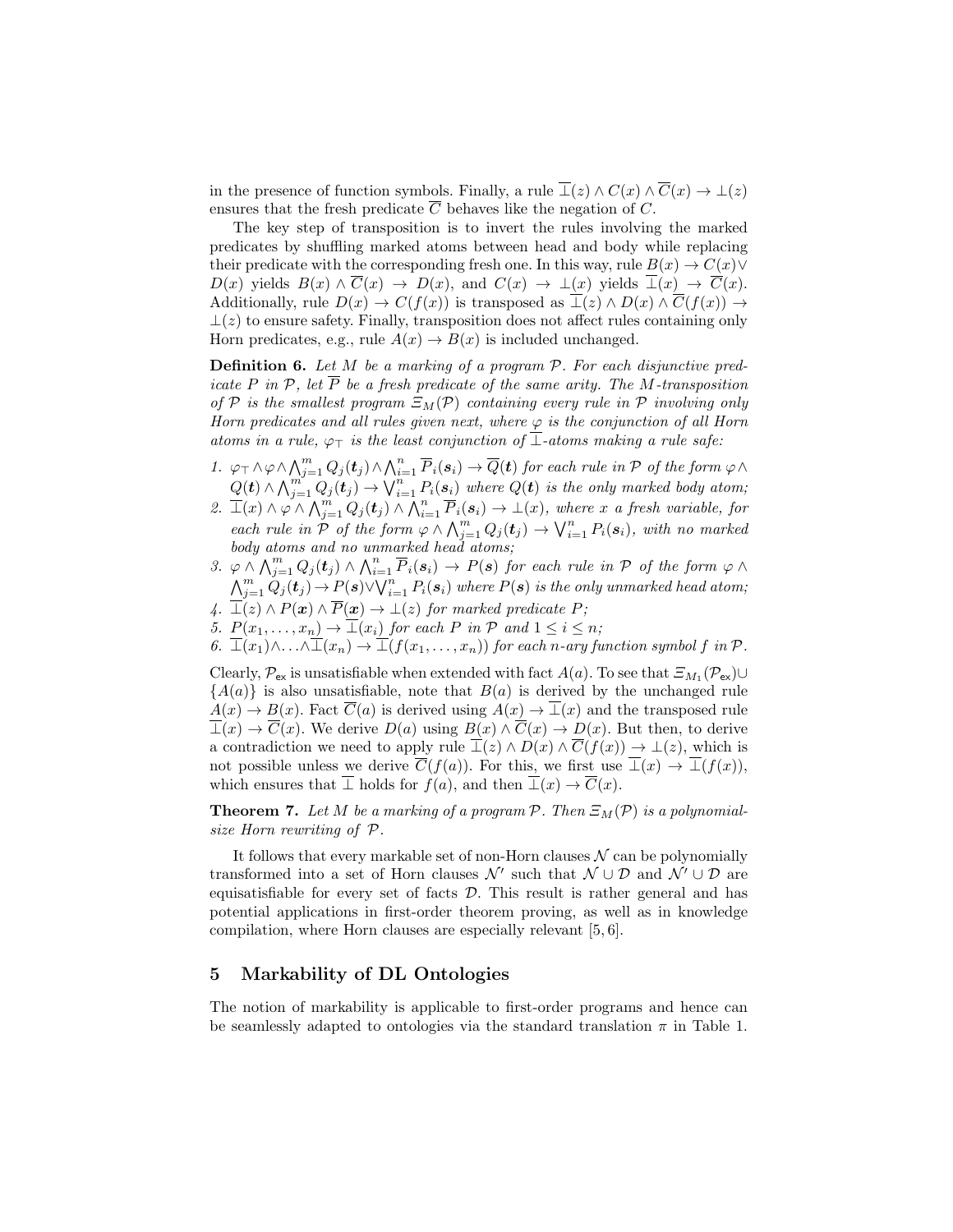|                                                                                 | Ontology $\mathcal{O}_{\text{ex}}$ Rule translation $\xi(\mathcal{O}_{\text{ex}})$ Transposition $\Xi_{M_{\text{ev}}}(\xi(\mathcal{O}_{\text{ex}}))$                | Horn DL rewriting                                 |
|---------------------------------------------------------------------------------|---------------------------------------------------------------------------------------------------------------------------------------------------------------------|---------------------------------------------------|
| $\alpha_1 A \sqsubseteq B \sqcup C \quad A(x) \rightarrow B(x) \vee C(x)$       | $A(x) \wedge \overline{B}(x) \rightarrow C(x)$                                                                                                                      | $A \sqcap \overline{B} \sqsubset C$               |
| $\alpha_2 B \sqsubseteq \exists R.D \quad B(x) \rightarrow D(f_{R,D}(x))$       | $\overline{D}(f_{R,D}(x)) \to \overline{B}(x)$                                                                                                                      | $\exists R_D.\overline{D}\sqsubset \overline{B}$  |
| $\alpha_3 \exists R.D \sqsubseteq D \quad R(x,y) \wedge D(y) \rightarrow D(x)$  | $R(x, y) \wedge \overline{D}(x) \rightarrow \overline{D}(y)$                                                                                                        | $\overline{D} \sqsubset \forall R.\overline{D}$   |
| $D(f_{R,D}(x)) \to D(x)$                                                        | $\overline{D}(x) \rightarrow \overline{D}(f_{R,D}(x))$                                                                                                              | $\overline{D} \sqsubset \forall R_D D$            |
| $D(f_{R,B}(x)) \to D(x)$                                                        | $\overline{D}(x) \rightarrow \overline{D}(f_{R,B}(x))$                                                                                                              | $\overline{D} \sqsubset \forall R_B \overline{D}$ |
| $\alpha_4 C \sqsubseteq \exists R.B \quad C(x) \rightarrow B(f_{R.B}(x))$       | $\overline{\perp}(z) \wedge C(x) \wedge \overline{B}(f_{R,B}(x)) \rightarrow \perp(z) \quad C \sqcap \exists R_B . \overline{B} \sqsubseteq \perp$                  |                                                   |
| $\alpha_5$ $D \sqcap E \sqsubseteq \bot$ $D(x) \wedge E(x) \rightarrow \bot(x)$ | $E(x) \wedge \overline{\perp}(x) \rightarrow \overline{D}(x)$                                                                                                       | $E \sqcap \sqsubseteq \sqsubseteq \overline{D}$   |
|                                                                                 | $X(x) \rightarrow \overline{\bot}(x), X \in \{A, B, C, D, E\} \ X \subseteq \overline{\bot}$                                                                        |                                                   |
|                                                                                 | $R(x_1, x_2) \rightarrow \overline{\perp}(x_i), \ 1 \leq i \leq 2$ $\top \sqsubseteq \forall R . \overline{\perp}, \ \exists R . \top \sqsubseteq \overline{\perp}$ |                                                   |
|                                                                                 | $\bot(x) \to \bot(f_{R,Y}(x)), Y \in \{B,D\} \quad \bot \sqsubseteq \exists R_Y \cdot \overline{\bot}$                                                              |                                                   |

**Table 2.** Rewriting the example  $\mathcal{ELU}$  ontology  $\mathcal{O}_{ex}$  into a Horn-ALC ontology using the marking  $M_{\text{ex}} = \{B, D, \perp\}.$ 

This, however, would be of limited value since the Horn programs resulting from transposition may not be expressible in Horn- $\mathcal{ALCHIF}$ .

Consider any ontology with an axiom  $\exists R.A \sqsubseteq B$  and any marking M involving R. Rule  $R(x, y) \wedge A(y) \rightarrow B(x)$  stemming from  $\pi$  would be transposed as  $\overline{B}(x) \wedge A(y) \to \overline{R}(x, y)$ , which cannot be captured in  $\mathcal{ALCHIF}$ <sup>1</sup>

To address this limitation we introduce an alternative translation  $\xi$  from DL axioms into rules, which we illustrate using the example ontology  $\mathcal{O}_{\mathsf{ex}}$  in Table 2. The key idea is to encode existential restrictions in axioms T3 as unary atoms over functional terms. For instance, axiom  $\alpha_2$  in  $\mathcal{O}_{\mathsf{ex}}$  would yield  $B(x) \to$  $D(f_{R,D}(x))$ , where the "successor" relation between an instance b of B and some instance of D in a Herbrand model is encoded as a term  $f_{R,D}(b)$ , instead of a binary atom of the form  $R(b, g(b))$ . This encoding has an immediate impact on markings: by marking B we are only forced to also mark  $D$  (rather than both  $R$ and  $D$ ). In this way, we will ensure that markings consist of unary predicates only.

To compensate for the lack of binary atoms involving functional terms in Herbrand models, we introduce new rules when translating axioms T2, T4, and T6 using  $\xi$ . For instance,  $\xi(\alpha_3)$  yields the following rules in addition to  $\pi(\alpha_3)$ : a rule  $D(f_{R,D}(x)) \to D(x)$  to ensure that all objects c with an R-successor  $f_{R,D}(c)$ generated by  $\xi(\alpha_2)$  are instances of D; a rule  $D(f_{R,B}(x)) \to D(x)$ , which makes sure that an object whose R-successor generated by  $\xi(\alpha_4)$  is an instance of D is also an instance of D. Finally, axioms  $\alpha_1$  and  $\alpha_5$ , which involve no binary predicates, are translated as usual.

**Definition 8.** Let  $\mathcal O$  be an ontology. For each concept  $\exists R.B$  in an axiom of type T3, let  $f_{R,B}$  be a unary function symbol, and  $\Phi$  the set of all such symbols. We define  $\xi(\mathcal{O})$  as the smallest program containing  $\pi(\alpha)$  for each axiom  $\alpha$  of type  $T1-T2$  and  $T4-T6$ , as well as the following rules:

 $- A(x) \rightarrow B(f_{R,B}(x))$  for each axiom T3;

 $1$  Capturing such a rule would require a DL that can express products of concepts [20].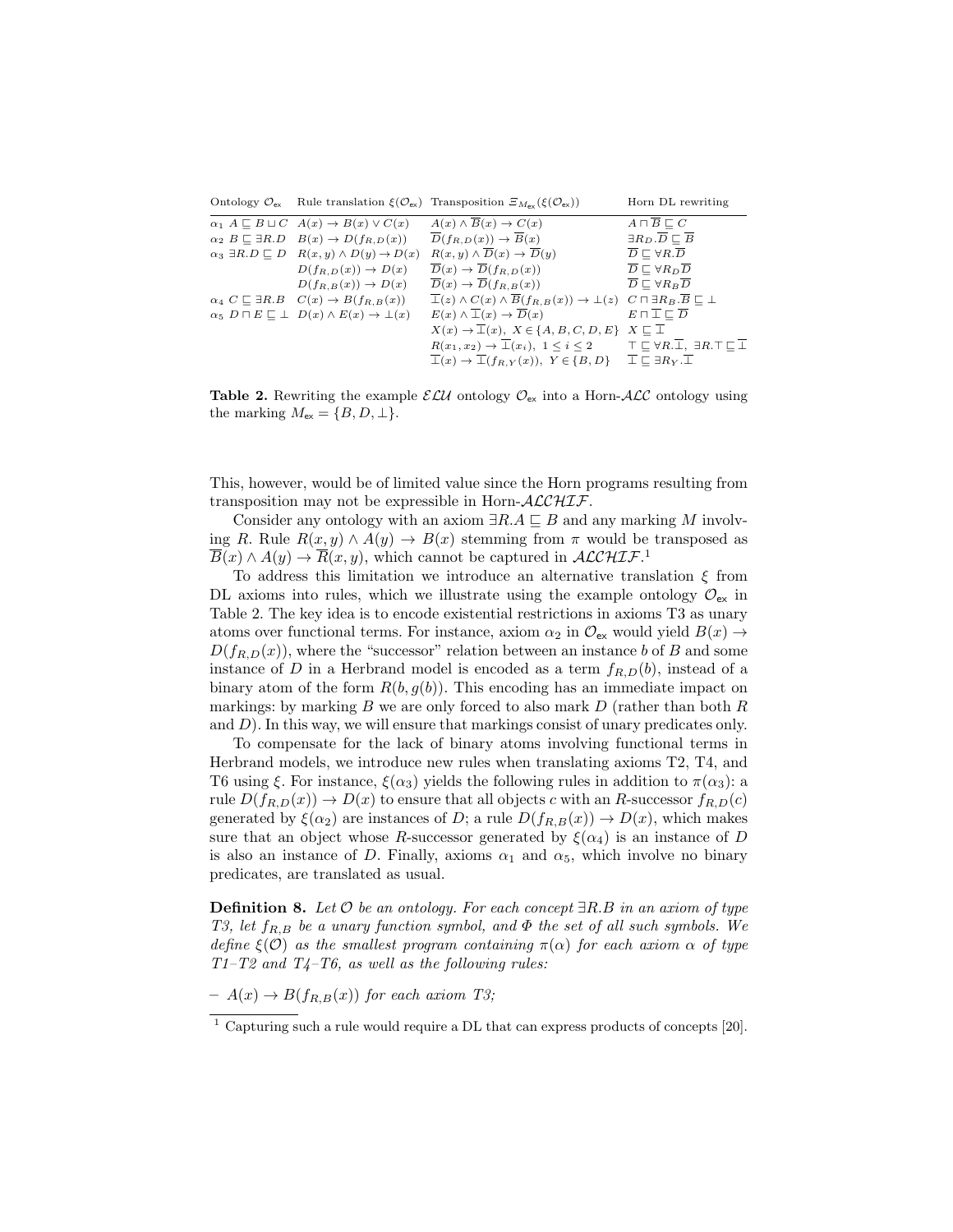- $A(f_{R',Y}(x)) \to C(x)$  for each axiom T2 and R', Y s.t.  $f_{R',Y} \in \Phi$  and  $R' \sqsubseteq^* R;$
- $A(f_{\mathsf{inv}(R'),Y}(x)) \to C(x)$  for each ax.  $T_4$  and  $R', Y$  s.t.  $f_{\mathsf{inv}(R'),Y} \in \Phi$ ,  $R' \sqsubseteq^* R;$
- $A(x) \wedge Y(f_{\mathsf{inv}(R'),Y}(x)) \rightarrow C(f_{\mathsf{inv}(R'),Y}(x))$  for each axiom  $T2$  and  $R', Y$  s.t.  $f_{\mathsf{inv}(R'),Y} \in \Phi$  and  $R' \sqsubseteq^* R;$
- $-$  A(x) $\wedge$ Y(f<sub>R',Y</sub>(x))  $\rightarrow$  C(f<sub>R',Y</sub>(x)) for each axiom T4 and R',Y s.t. f<sub>R',Y</sub>  $\in$   $\Phi$ and  $R' \sqsubseteq^* R$ ;
- $A(z) \wedge B(f_{R',Y}(z)) \wedge \mathsf{at}(R,z,x) \wedge B(x) \to f_{R',Y}(z) \approx x$  for each ax. T6 and  $R', Y \text{ s.t. } f_{R',Y} \in \Phi \text{ and } R' \sqsubseteq^* R;$
- $A(f_{\text{inv}(R'),Y}(x)) \wedge B(x) \wedge \text{at}(R, f_{\text{inv}(R'),Y}(x), y) \wedge B(y) \rightarrow x \approx y \text{ for each axiom }$ T6 and  $R', Y$  s.t.  $f_{inv(R'),Y} \in \Phi$  and  $R' \sqsubseteq^* R;$
- $A(z) \wedge B(f_{R'_1,Y_1}(z)) \wedge B(f_{R'_2,Y_2}(z)) \to f_{R'_1,Y_1}(z) \approx f_{R'_2,Y_2}(z)$  for each axiom T6 and  $f_{R'_i, Y_i} \in \Phi$  s.t.  $R'_i \sqsubseteq^* R$ ;
- $A(f_{\mathsf{inv}(R'_1), Y_1}(x)) \wedge B(x) \wedge B(f_{R'_2, Y_2}(f_{\mathsf{inv}(R'_1), Y_1}(x))) \rightarrow x ≈ f_{R'_2, Y_2}(f_{\mathsf{inv}(R'_1), Y_1}(x))$ for each axiom T6 and  $R'_i, Y_i$  s.t.  $\{f_{\mathsf{inv}(R'_1), Y_1}, f_{R'_2, Y_2}\} \subseteq \Phi$  and  $R'_i \subseteq^* R$ .

The translation  $\xi(\mathcal{O}_{\mathsf{ex}})$  of our example ontology  $\mathcal{O}_{\mathsf{ex}}$  is given in the second column of Table 2. Clearly,  $\mathcal{O}_{\mathsf{ex}}$  is unsatisfiable when extended with  $A(a)$  and  $E(a)$ . We can check that  $\xi(\mathcal{O}_{\mathsf{ex}}) \cup \{A(a), E(a)\}\$ is also unsatisfiable.

**Theorem 9.** For every ontology  $\mathcal{O}$  and dataset  $\mathcal{D}$  over predicates in  $\mathcal{O}$  we have that  $\mathcal{O} \cup \mathcal{D}$  is satisfiable iff so is  $\xi(\mathcal{O}) \cup \mathcal{D}$ .

This translation has a clear benefit for markability checking: in contrast to  $\pi(\mathcal{O})$ , binary predicates in  $\xi(\mathcal{O})$  do not belong to any minimal marking. In particular,  $M_{\text{ex}} = \{B, D, \perp\}$  is the only minimal marking of  $\xi(\mathcal{O}_{\text{ex}})$ .

**Proposition 10.** (i) If  $\approx$  is Horn in  $\xi(\mathcal{O})$  then so are all binary predicates in  $\xi(\mathcal{O})$ . (ii) If  $\xi(\mathcal{O})$  is markable, it has a marking containing only unary predicates.

Thus, we define markability of ontologies in terms of  $\xi$  rather than  $\pi$ . We can check that  $\pi(\mathcal{O}_{\mathsf{ex}})$  is not markable, whereas  $\xi(\mathcal{O}_{\mathsf{ex}})$  admits the marking  $M_{\mathsf{ex}}$ .

**Definition 11.** An ontology  $\mathcal O$  is markable if so is  $\xi(\mathcal O)$ .

We conclude this section with the observation that markability of an ontology  $\mathcal O$  can be efficiently checked by first computing the program  $\xi(\mathcal O)$  and then exploiting the 2-SAT encoding sketched in Section 4.

## 6 Rewriting Markable Ontologies

It follows from the correctness of transposition in Theorem 7 and  $\xi$  in Theorem 9 that every  $\mathcal{ALCHIF}$  ontology  $\mathcal O$  admitting a marking M has a Horn rewriting of polynomial size given as the program  $\Xi_M(\xi(\mathcal{O}))$ . In what follows, we show that this rewriting can be expressed within Horn- $ALCHIF$ .

Let us consider the transposition of  $\xi(\mathcal{O}_{\rm ex})$  via the marking  $M_{\rm ex}$ , which is given in the third column of Table 2. The transposition of  $\alpha_1$  and  $\alpha_5$  corresponds directly to DL axioms via the standard translation in Table 1. In contrast, the transposition of all other axioms leads to rules that have no direct correspondence in DLs. The following lemma establishes that the latter rules are restricted to the types T7–T20 specified on the left-hand side of Table 3.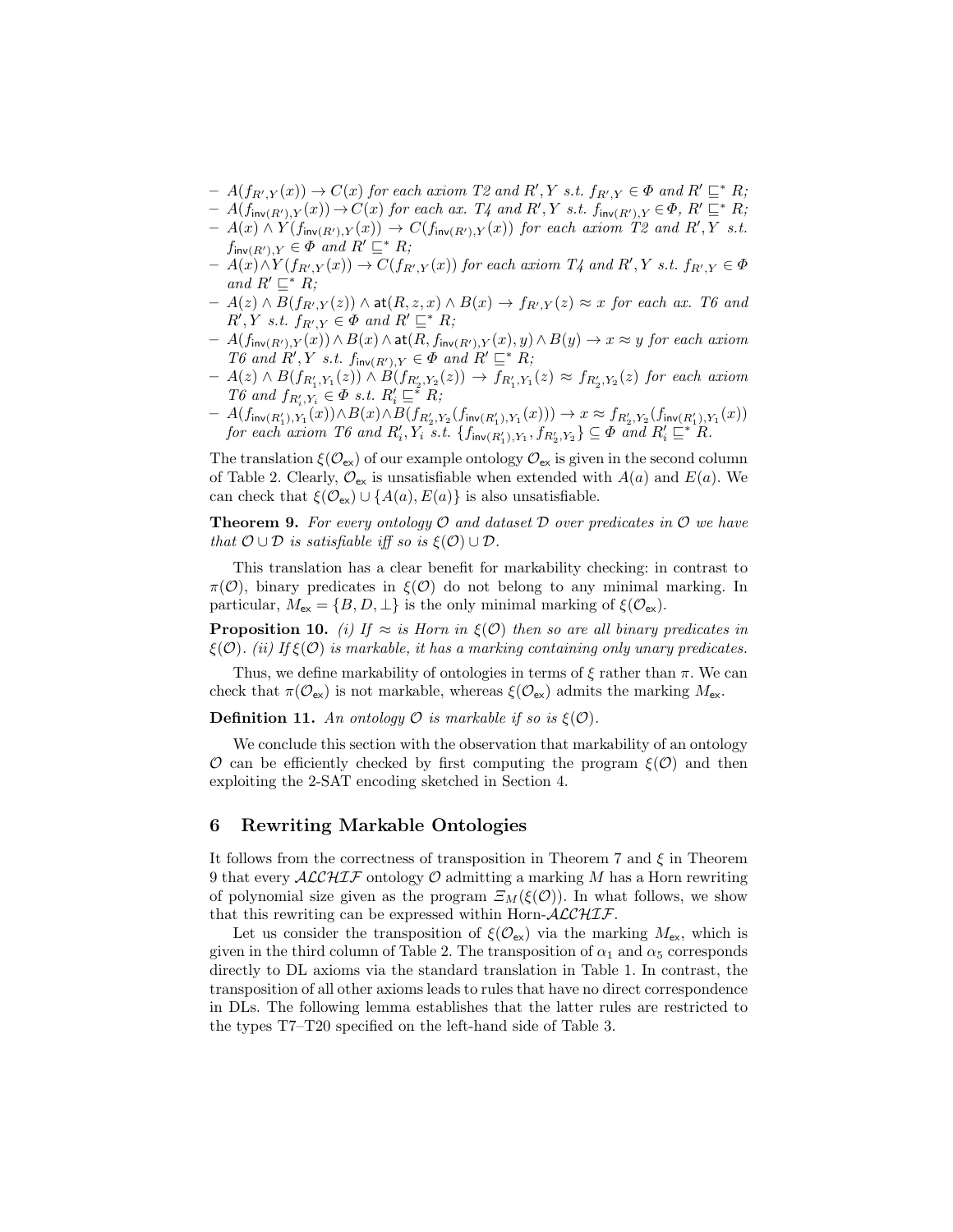|                   | T7. $\perp(z) \wedge B(x) \wedge R(x, y) \wedge A(y) \rightarrow \perp(z)$                       | $B \sqcap \exists R.A \sqsubset \bot$                                                              |
|-------------------|--------------------------------------------------------------------------------------------------|----------------------------------------------------------------------------------------------------|
| T8.               | $\overline{\perp}(z) \wedge A(f_{R,Y}(x)) \wedge B(x) \rightarrow \perp(z)$                      | $B \sqcap \exists R_Y.A \sqsubseteq \bot$                                                          |
| T9.               | $\overline{\perp}(x) \rightarrow \overline{\perp}(f_{R,Y}(x))$                                   | $\overline{\perp} \sqsubset \exists R_Y \ldotp \overline{\perp}$                                   |
| T10.              | $B(x) \rightarrow A(f_{R,Y}(x))$                                                                 | $B \sqsubset \forall R_Y.A$ if $A \neq \overline{\bot}$ or $B \neq \overline{\bot}$                |
| T <sub>11</sub> . | $B(f_{R,Y}(x)) \to A(x)$                                                                         | $\exists R_Y.B \sqsubset A$                                                                        |
| T <sub>12</sub> . | $A(x) \wedge B(f_{R,Y}(x)) \rightarrow C(f_{R,Y}(x))$                                            | $A \sqcap \exists R_Y . B \sqsubseteq \forall R_Y . C$                                             |
| T <sub>13</sub> . | $\overline{\perp}(z) \wedge A(x) \wedge B(f_{R,Y}(x)) \wedge C(f_{R,Y}(x)) \rightarrow \perp(z)$ | $A \sqcap \exists R_Y (B \sqcap C) \sqsubseteq \bot$                                               |
| T <sub>14</sub> . | $B(f_{R,Y}(x)) \wedge C(f_{R,Y}(x)) \rightarrow A(x)$                                            | $\exists R_Y(B\sqcap C)\sqsubseteq A$                                                              |
| T15.              | $A(z) \wedge B(f_{R',Y}(z)) \wedge \text{at}(R,z,x) \wedge B(x)$                                 | $R'_Y \sqsubseteq S_{\{R'_Y,R\}},\;\; R \sqsubseteq S_{\{R'_Y,R\}},$                               |
|                   | $\rightarrow$ $f_{R'Y}(z) \approx x$                                                             | $A \sqsubseteq \leq 1S_{\{R'_{Y},R\}}.B$                                                           |
| T16.              | $A(f_{R',Y}(x)) \wedge B(x) \wedge \mathsf{at}(R, f_{R',Y}(x), y) \wedge B(y)$                   | $\tilde{R}'_Y \sqsubseteq S_{\{\tilde{R}'_Y,R\}},\ \ R \sqsubseteq S_{\{\tilde{R}'_Y,R\}},\$       |
|                   | $\rightarrow$ x $\approx$ y                                                                      | $A \sqsubseteq \leq 1S_{\{\tilde{R}'_Y,R\}}.B, \ \tilde{R}'_Y \equiv \text{inv}(R'_Y)$             |
|                   | T17. $A(z) \wedge B(f_{R,Y}(z)) \wedge B(f_{R',Z}(z))$                                           | $R_Y \subseteq S_{\{R_Y, R'_Z\}}, R'_Z \sqsubseteq S_{\{R_Y, R'_Z\}},$                             |
|                   | $\rightarrow$ $f_{R,Y}(z) \approx f_{R',Z}(z)$                                                   | $A \sqsubseteq \leq 1S_{\{R_Y, R'_Z\}}.B$                                                          |
| T <sub>18</sub> . | $A(f_{R,Y}(x)) \wedge B(x) \wedge B(f_{R',Z}(f_{R,Y}(x)))$                                       | $\tilde{R}_Y \sqsubseteq S_{\{\tilde{R}_Y, R'_Z\}}, \ R'_Z \sqsubseteq S_{\{\tilde{R}_Y, R'_Z\}},$ |
|                   | $\rightarrow x \approx f_{R',Z}(f_{R,Y}(x))$                                                     | $A \subseteq \leq 1S_{\{\tilde{R}_Y, R'_Z\}}.B, \ \tilde{R}_Y \equiv \text{inv}(R_Y)$              |
| T <sub>19</sub> . | $R(x, y) \rightarrow \perp(x)$                                                                   | $\exists R.\top \sqsubset \bot$                                                                    |
|                   | T20. $R(x,y) \rightarrow \overline{\perp}(y)$                                                    | $\top \sqsubset \forall R.\overline{\bot}$                                                         |
|                   |                                                                                                  |                                                                                                    |

Table 3. Transformation  $\Psi$  from transposed rules to DLs. Role names  $\tilde{R}$  are fresh for every R, and  $S_{\{R,R'\}}$  for every  $\{R,R'\}.$ 

**Lemma 12.** Let  $O$  be an ontology and M a minimal marking of  $\xi(O)$ . Then  $\Xi_M(\xi(\mathcal{O}))$  contains only Horn rules of type T1–T2 and T4–T6 in Table 1 as well as type T7–T20 in Table 3.

We can now specify a transformation  $\Psi$  that allows us to translate rules T7–T20 in Table 3 back into DL axioms.

**Definition 13.** We define  $\Psi$  as the transformation mapping (i) each Horn rule r of type T1-T2 and T4-T6 in Table 1 to the DL axiom  $\pi^{-1}(r)$  (ii) each rule  $T7-T20$  on the left-hand side of Table 3 to the axioms on the right-hand side.<sup>2</sup>

Intuitively,  $\Psi$  works as follows: *(i)* Function-free rules are "rolled up" as usual into DL axioms (see e.g., T7). (ii) Unary atoms  $A(f_{R,Y}(x))$  with  $A \neq \perp$  that involve a functional term are translated as existentially or universally quantified concepts depending on whether they occur in the body or in the head (e.g., T10, T11); in contrast, atoms  $\overline{\perp}(f_{R,Y}(x))$  in rules  $\overline{\perp}(x) \to \overline{\perp}(f_{R,Y}(x))$  are translated as  $\exists R_Y \cdot \overline{\bot}$  instead of  $\forall R_Y \cdot \overline{\bot}$  (T9). *(iii)* Rules T15–T18, which involve  $\approx$  in the head and roles  $R'$  and R in the body, are rolled back into axioms of type T6 over the "union" of  $R$  and  $R'$ , which is captured using fresh roles and role inclusions.

The ontology obtained by applying  $\Psi$  to our running example is given in the last column of Table 2. Correctness of  $\Psi$  and its implications for the computation of Horn rewritings are summarised in the following lemma.

 $^{2}$  For succinctness, axioms resulting from T7, T8, T12, T13, T14, T16 and T18 are not given in normal form.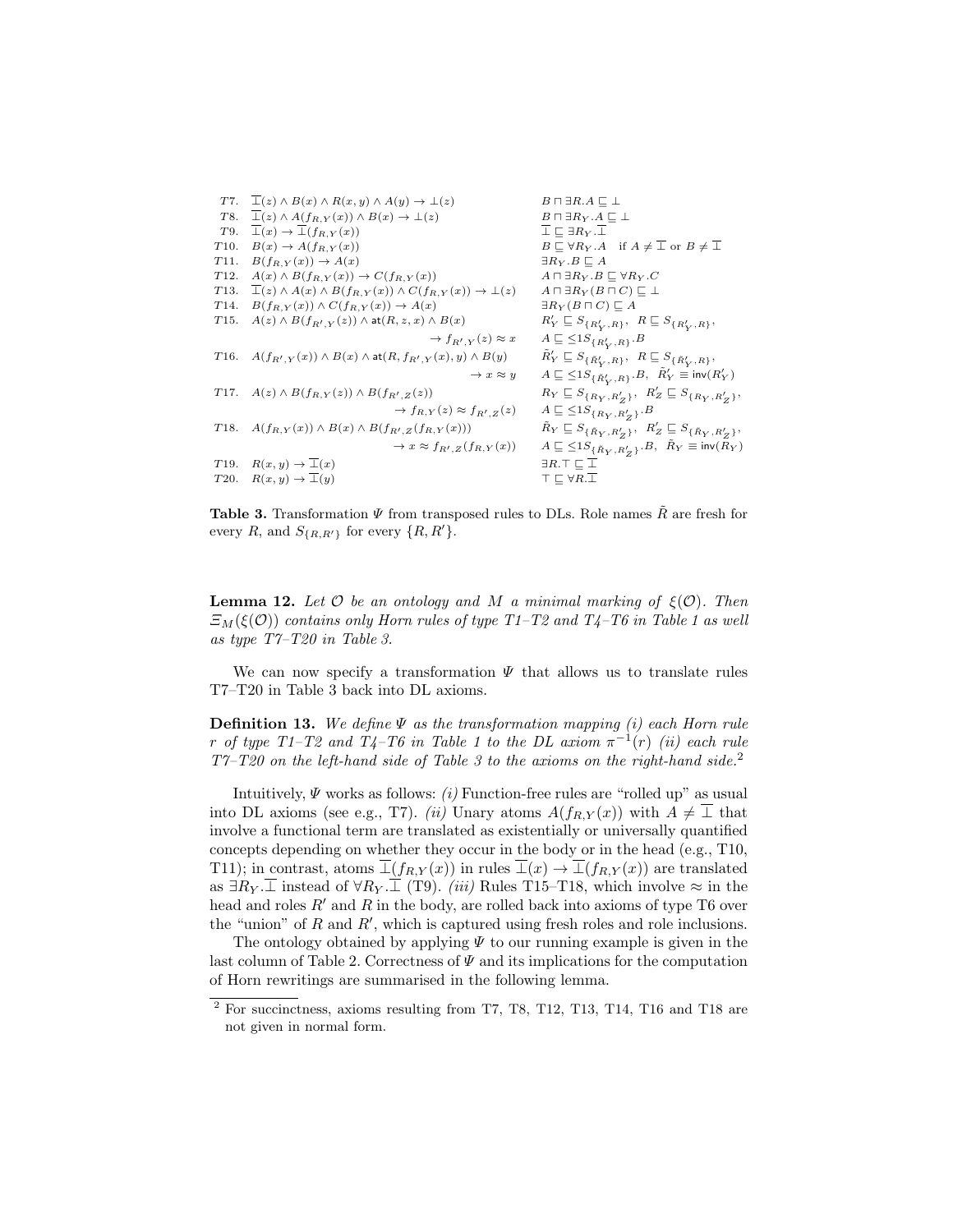**Lemma 14.** Let  $\mathcal O$  be a markable  $\mathcal{ALCHIF}$  ontology and let M be a marking of  $\mathcal O$ . Then the ontology  $\Psi(\Xi_M(\xi(\mathcal O)))$  is a Horn rewriting of  $\mathcal O$ .

A closer look at our transformations reveals that our rewritings do not introduce constructs such as inverse roles and cardinality restrictions if these were not already present in the input ontology. In contrast, fresh role inclusions may originate from cardinality restrictions in the input ontology. As a result, our approach is language-preserving: if the input  $\mathcal{O}_1$  is in a DL  $\mathcal{L}_1$  between  $\mathcal{ALC}$  and ALCHI, then its rewriting  $\mathcal{O}_2$  stays in the Horn fragment of  $\mathcal{L}_1$ ; furthermore, if  $\mathcal{L}_1$  is between  $\mathcal{ALCF}$  and  $\mathcal{ALCIF}$ , then  $\mathcal{O}_2$  may contain fresh role inclusions  $(\mathcal{H})$ . A notable exception is when  $\mathcal{O}_1$  is an  $\mathcal{ELU}$  ontology, in which case axioms T2 and T3 in  $\mathcal{O}_1$  may yield axioms of type T4 in  $\mathcal{O}_2$ . The following theorem follows from these observations and Lemma 14.

**Theorem 15.** Every markable  $\mathcal{L}$  ontology is polynomially Horn- $\mathcal{L}$  rewritable whenever  $\mathcal L$  is between  $\mathcal A\mathcal L\mathcal C$  and  $\mathcal A\mathcal L\mathcal C\mathcal H\mathcal I\mathcal F$ , If  $\mathcal L$  is between  $\mathcal A\mathcal L\mathcal C\mathcal F$  and  $\mathcal A\mathcal L\mathcal C\mathcal H\mathcal I\mathcal F$ , every markable  $\mathcal L$  ontology is polynomially rewritable into Horn- $\mathcal L\mathcal H$ . Finally, every markable  $\mathcal{ELU}$  ontology is polynomially rewritable into Horn-ALC.

We conclude by establishing the complexity of satisfiability checking over markable ontologies. We first show that the problem is ExpTime-hard for markable  $\mathcal{ELU}$  ontologies, which implies that it is not possible to polynomially rewrite every markable  $\mathcal{ELU}$  ontology into  $\mathcal{EL}$ . Thus, our rewriting approach is optimal for  $\mathcal{E}\mathcal{L}\mathcal{U}$  in the sense that introducing universal restrictions (or equivalently inverse roles) in the rewriting is unavoidable.

#### **Lemma 16.** Satisfiability checking over markable  $\mathcal{ELU}$  is EXPTIME-hard.

All Horn DLs from  $\text{ALC}$  to  $\text{ALCHIF}$  are EXPTIME-complete in combined complexity and PTime-complete in data complexity [15]. By Theorem 15, the same holds for markable ontologies in DLs from  $\text{ALC}$  to  $\text{ALCHIF}$ . Finally, Lemma 16 shows that these results extend to markable  $\mathcal{ELU}$  ontologies.

**Theorem 17.** Let  $\mathcal{L}$  be in-between  $\mathcal{ELU}$  and  $\mathcal{ALCHIF}$ . Satisfiability checking over markable  $\mathcal{L}\text{-}ontoologies$  is  $\text{EXPTIME-complete}$  and  $\text{PTIME-complete}$  in data.

#### 7 Related Work

Horn logics are common target languages for knowledge compilation [5]. Selman and Kautz [21] proposed an algorithm for compiling a set of propositional clauses into a set of Horn clauses s.t. their Horn consequences coincide. This approach was generalised to FOL by Del Val [6], without termination guarantees.

Bienvenu et al. [3] showed undecidability of Datalog rewritability for  $\mathcal{ALCF}$ and decidability in NEXPTIME for  $\mathcal{SHL}$ . Cuenca Grau et al. [4] and Kaminski et al. [11] proposed practical techniques for computing Datalog rewritings of  $SHI$  ontologies based on a two-step process. First,  $\mathcal O$  is rewritten using a resolution calculus  $\Omega$  into a Disjunctive Datalog program  $\Omega(\mathcal{O})$  of exponential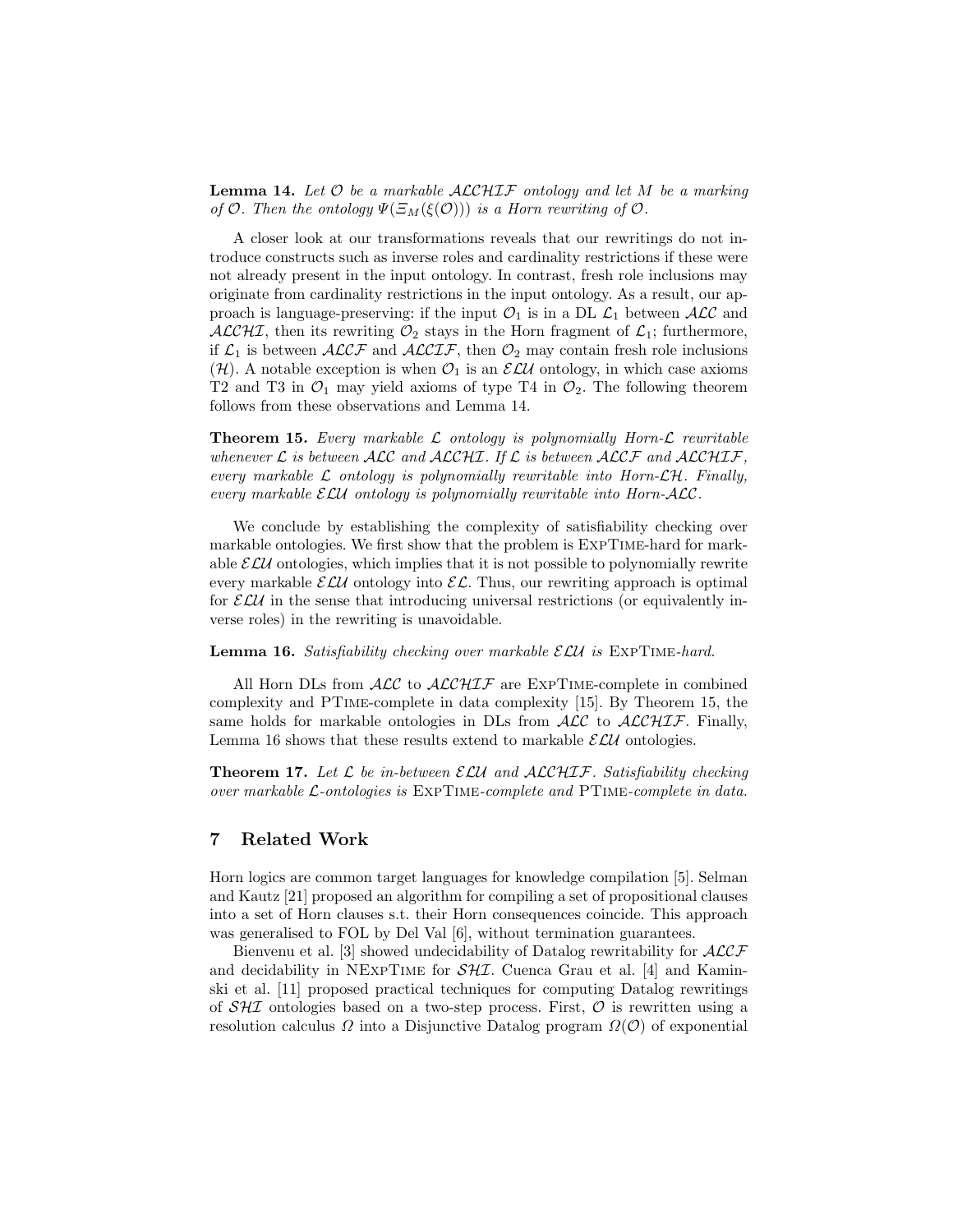size [10]. Second,  $\Omega(\mathcal{O})$  is rewritten into a Datalog program P. For the second step, Kaminski et al. [11] propose the notion of markability of a Disjunctive Datalog program and show that P can be polynomially computed from  $\Omega(\mathcal{O})$  using transposition whenever  $\Omega(\mathcal{O})$  is markable. In contrast to our work, Kaminski et al. [11] focus on Datalog as target language for rewriting (rather than Horn DLs). Furthermore, their Datalog rewritings may be exponential w.r.t. the input ontology and cannot generally be represented in DLs.

Gottlob et al. [8] showed tractability in data complexity of fact entailment for the class of first-order rules with single-atom bodies, which is sufficient to capture most DLs in the DL-Litebool family [1].

Lutz and Wolter [17] investigated (non-uniform) data complexity of query answering w.r.t. fixed ontologies. They studied the boundary of PTime and co-NP-hardness and established a connection with constraint satisfaction problems. Finally, Lutz et al. [16] studied model-theoretic rewritability of ontologies in a DL  $\mathcal{L}_1$  into a fragment  $\mathcal{L}_2$  of  $\mathcal{L}_1$ . These rewritings are equivalence-preserving; this is in contrast to our approach, which requires only satisfiability preservation.

## 8 Proof of Concept

To assess the practical implications of our results, we have evaluated whether real-world ontologies are markable (and hence polynomially Horn rewritable). We analysed 120 non-Horn ontologies extracted from the Protege Ontology Library, BioPortal (http://bioportal.bioontology.org/), the corpus by Gardiner et al. [7], and the EBI linked data platform (http://www.ebi.ac.uk/rdf/platform). To check markability, we have implemented the 2-SAT reduction in Section 4 and a simple 2-SAT solver.

We found that a total of 32 ontologies were markable and thus rewritable into a Horn ontology, including some ontologies commonly used in applications, such as ChEMBL (see http://www.ebi.ac.uk/rdf/services/chembl/) and BioPAX Reactome (http://www.ebi.ac.uk/rdf/services/reactome/). When using  $\pi$  as firstorder logic translation, we obtained 30 markable ontologies—a strict subset of the ontologies markable using  $\xi$ . However, only 27 ontologies were rewritable to a Horn DL since in three cases the marking contained a role.

# 9 Conclusion and Future Work

We have presented the first practical technique for rewriting non-Horn ontologies into a Horn DL. Our rewritings are polynomial, and our experiments suggest that they are applicable to widely-used ontologies. We anticipate several directions for future work. First, we would like to conduct an extensive evaluation to assess whether the use of our rewritings can significantly speed up satisfiability checking in practice. Second, we will investigate relaxations of markability that would allow us to capture a wider range of ontologies.